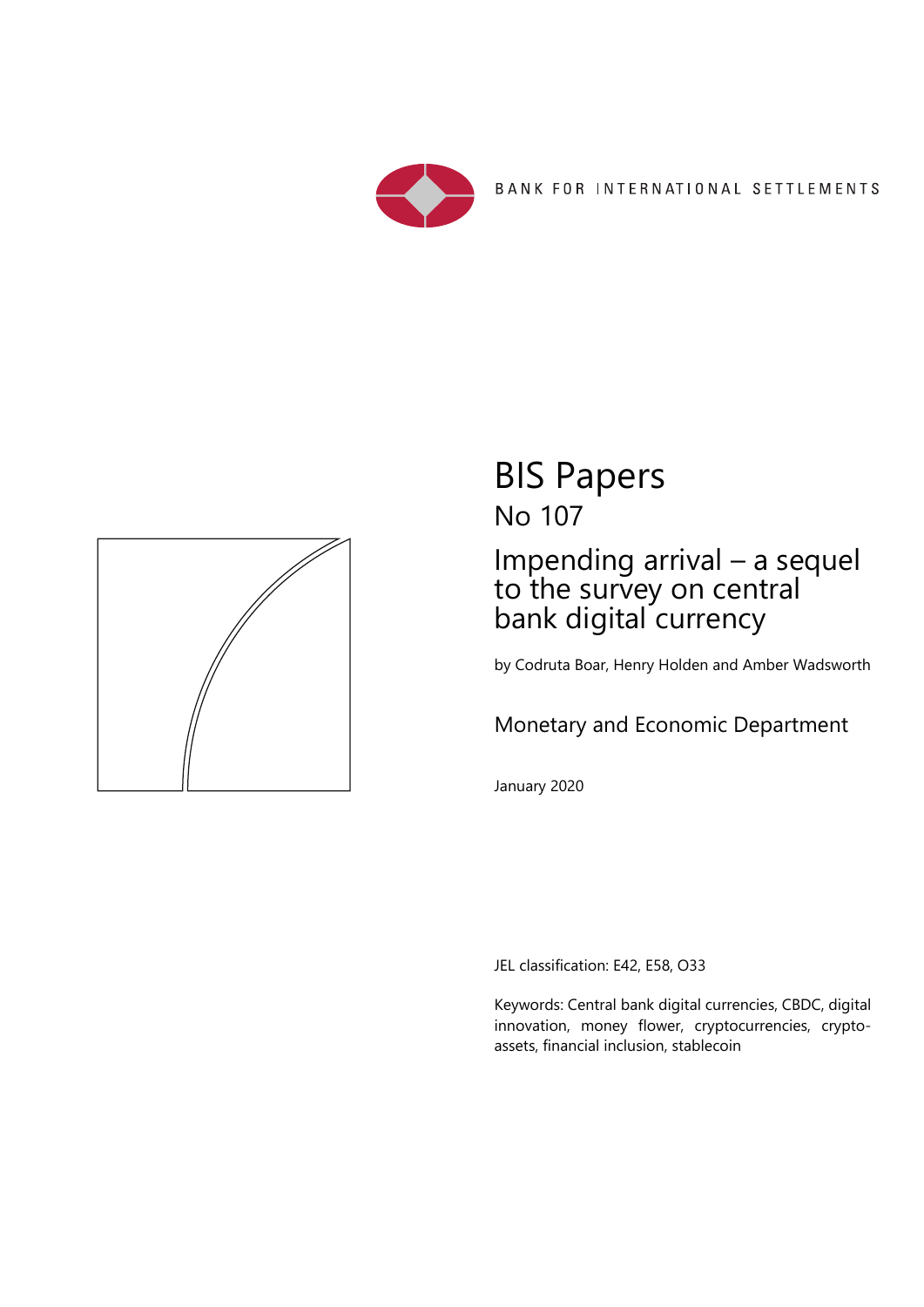The views expressed are those of the authors and not necessarily the views of the BIS.

This publication is available on the BIS website (www.bis.org).

*© Bank for International Settlements 2020. All rights reserved. Brief excerpts may be reproduced or translated provided the source is stated.* 

ISSN 1682-7651 (online) ISBN 978-92-9259-330-8 (online)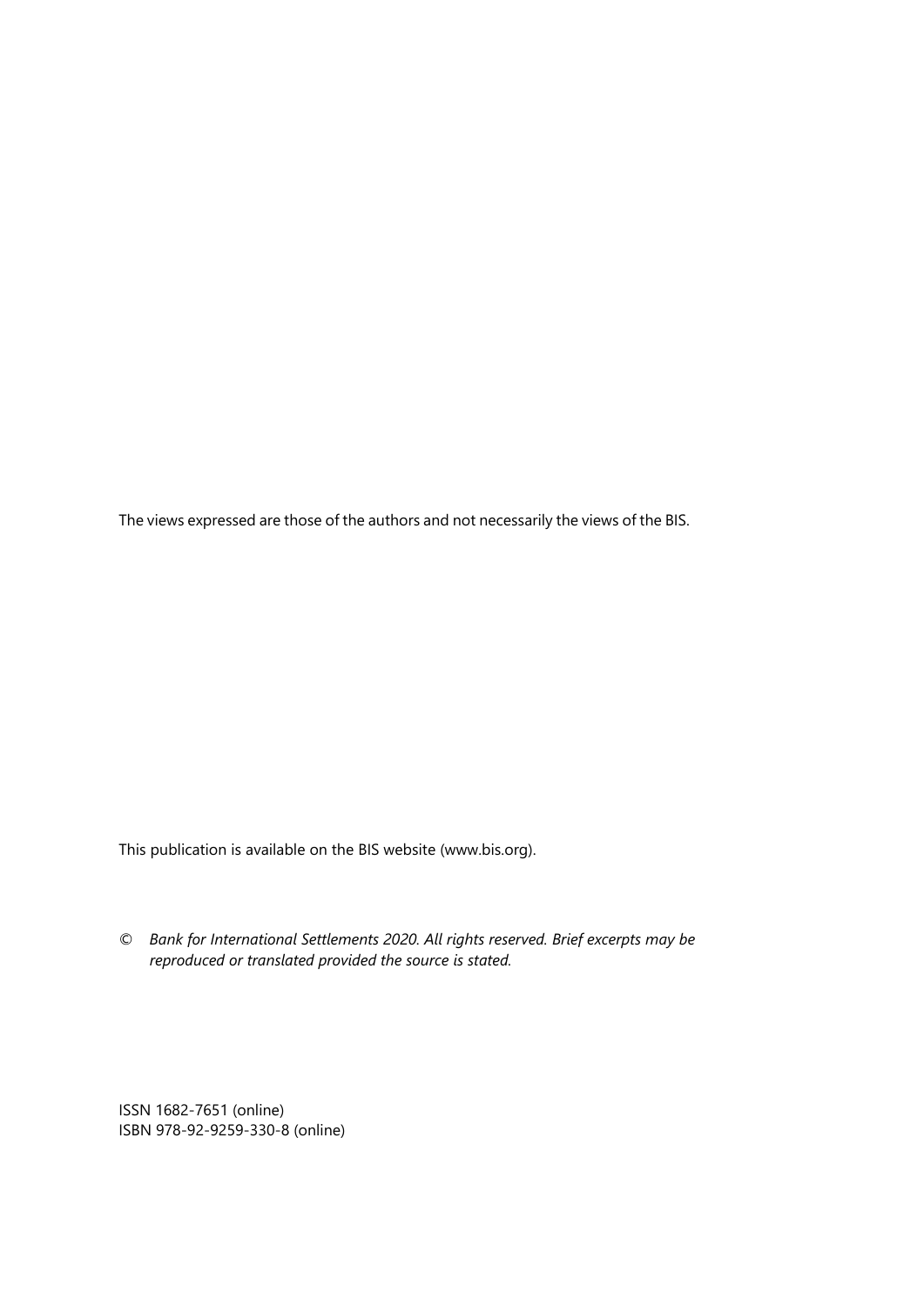## Contents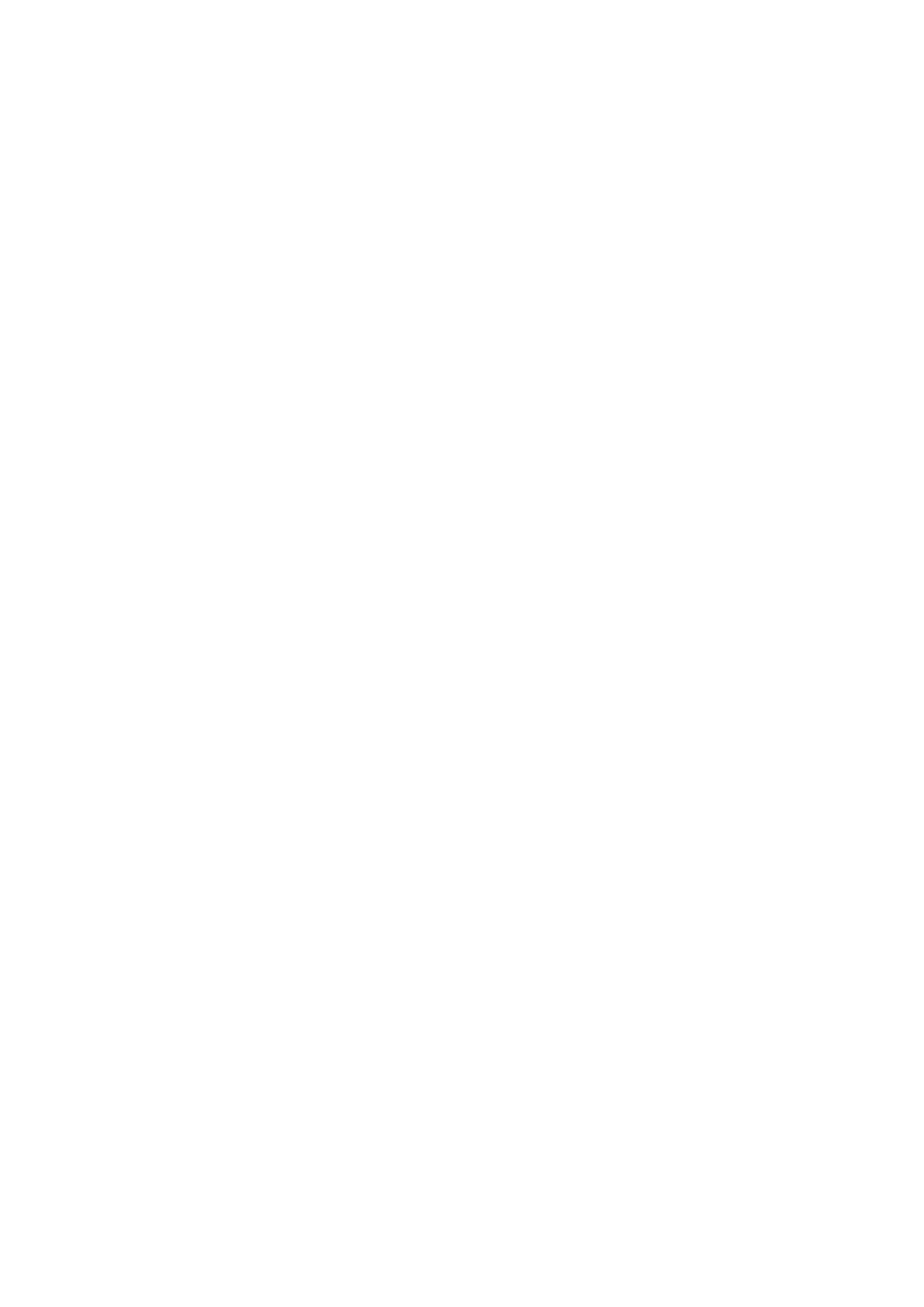## Impending arrival – a sequel to the survey on central bank digital currency<sup>1</sup>

*Our survey shows that central banks are undertaking extensive work on central bank digital currencies. Globally, emerging market economies are moving from conceptual research to intensive practical development, driven by stronger motivations than those of advanced economy central banks. Central banks representing a fifth of the world's population say they are likely to issue the first CBDCs in the next few years.* 

## <span id="page-4-1"></span>Introduction

While cash is still king (Bech et al (2018)), innovations are pushing central banks to think about how new central bank digital currencies (CBDCs) could complement or replace traditional money (CPMI-MC (2018)). In 2018, the Bank for International Settlements (BIS) and the Committee on Payments and Market Infrastructures (CPMI) asked central banks about (i) their current work on CBDCs; (ii) what motivates that work; and (iii) how likely they are to issue a CBDC. The survey showed that the majority are researching CBDCs but that much of this research was conceptual (Barontini and Holden (2019)). Few thought it likely that they would issue a CBDC in the short or medium term.

One year on, the survey has been re-run.[2](#page-4-2) Most central banks are still working to understand the implications for their jurisdiction and a significant minority representing a fifth of the world's population look likely to issue a CBDC very soon. This survey gives a global overview of work under way, showing that emerging market economies (EMEs) report stronger motivations and a higher likelihood that they will issue CBDCs. At the same time, so-called cryptocurrencies remain a niche means of payment.

## <span id="page-4-0"></span>Central bank digital currencies

CBDCs are new variants of central bank money different from physical cash or central bank reserve/settlement accounts (CPMI-MC (2018)). Money can be divided into its four different properties: (i) issuer (central bank or not); (ii) form (digital or physical); (iii) accessibility (wide or narrow); and (iv) technology (peer-to-peer tokens, or accounts) (Bech and Garratt (2017)). A CBDC is, by definition, a central bank-issued digital money. Different levels of accessibility demarcate two broad types of CBDC: *general purpose* and *wholesale*.

A "wholesale", "token-based" CBDC, is a restricted-access digital token for wholesale settlements (eg interbank payments, or securities settlement). Experiments

<span id="page-4-3"></span><sup>1</sup> We thank Morten Bech, Stijn Claessens, Jenny Hancock and Tara Rice for valuable comments. The views expressed in this article are those of the authors and do not necessarily reflect those of the BIS.

<span id="page-4-2"></span><sup>2</sup> Another similar, but smaller-scale and unpublished, survey was conducted by the Committee on Payments and Market Infrastructures in 2017. Results are included where relevant.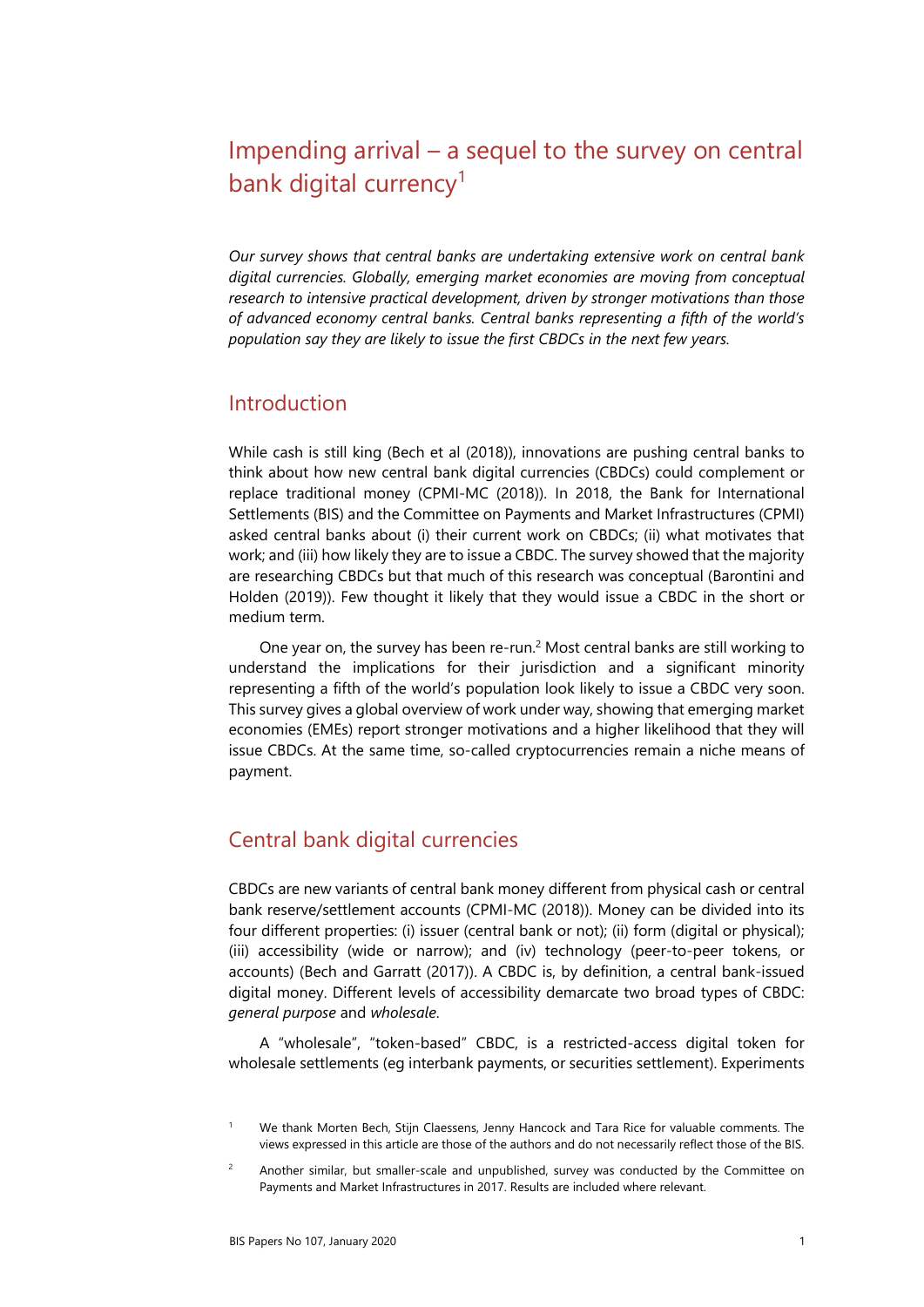in this field generally focus on replacing current technologies with the aim of realising efficiency gains.

A general purpose variant (ie a CBDC available to the general public) can be based on tokens or accounts.<sup>3</sup> This would be widely available and primarily targeted at retail transactions (but would also be available for broader use). A token-based variant would resemble a type of "digital cash" which could be distributed to the general public in different ways to a more direct account-based variant.

## <span id="page-5-2"></span>The survey

## <span id="page-5-1"></span>Geographical coverage

Some 66 central banks replied to the survey, with the vast majority taking part for the second time (63 central banks replied to the 2018 survey) (Graph 1 and Annex A). Respondents represent 21 advanced economies and 45 EMEs, covering 75% of the world's population and 90% of its economic output.



The black circles represent the Cayman Islands, the Dominican Republic, islands represented by the Eastern Caribbean Central Bank, the European Central Bank, Hong Kong SAR, Singapore and Tonga. "Advanced economies" and "Emerging market economies" as defined by the IMF *World Economic Outlook* country classification. The boundaries and names shown and the designations used in this map do not imply endorsement or acceptance by the BIS.

## <span id="page-5-0"></span>**Questions**

The survey was carried out in the latter part of 2019, reused the 2018 definitions and only changed a small number of questions. It starts by asking central banks if they work on CBDCs or not and, if they do, it further enquires about the type of CBDC and how advanced the work is. Motivations and current expectations for potentially issuing a CBDC are queried, as well as whether central banks have legal authority to

<span id="page-5-3"></span>3 In payment economics, a key difference between tokens and accounts is in their verification: a person receiving a token will verify that the token is genuine, whereas an intermediary verifies the identity of an account holder (Green (2008) and Kahn and Roberds (2009)). "Token-based" is also referred to as "value-based" in some CBDC discussions (eg Sveriges Riksbank (2018)).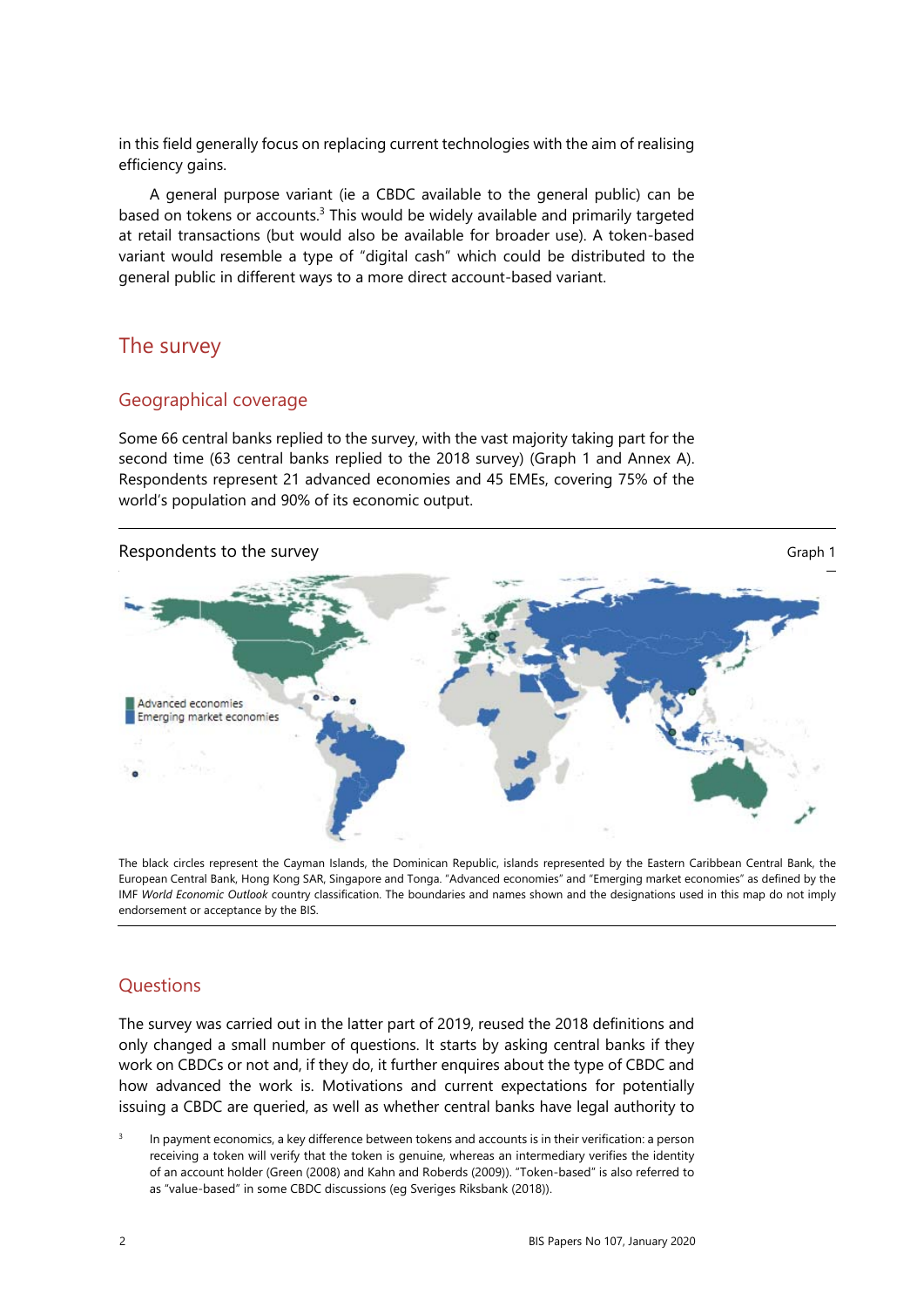issue. In this survey, some additional questions asking about cash use in a jurisdiction were added for the first time.

Questions about "private digital tokens" and their use for payments were also included. Private digital tokens encompass the wide variety of digital tokens not issued by central banks. The survey differentiated between so-called cryptocurrencies and other private digital tokens (eg "stablecoins"). All questions are listed in Annex 2.

### <span id="page-6-1"></span>Results

The survey corroborates the findings from last year's exercise, especially that a wide variety of motivations drives extensive central bank research and experimentation on CBDCs. Only a few EME central banks have progressed to intensive development (eg developing the operational arrangements for a CBDC and/or amending laws to allow the central bank to issue one) or pilot projects and have firm intentions to issue a CBDC soon. Nonetheless, their plans appear to be accelerating compared with earlier expectations.

#### <span id="page-6-0"></span>Work under way

Ever more central banks are currently (or will soon be) engaged in CBDC work. Some 80% of central banks (up from 70%) are engaging in some sort of work (Graph 2, lefthand panel), with half looking at both wholesale and general purpose CBDCs (Graph 2, centre panel). Some 40% of central banks have progressed from conceptual research to experiments, or proofs-of-concept; and another 10% have developed pilot projects (Graph 2, right-hand panel). Every central bank that has progressed to development or a pilot project is an EME institution.



Source: Central bank survey on CBDCs.

As in the previous survey, central banks currently not looking at CBDCs are typically from smaller jurisdictions and/or report that they face more pressing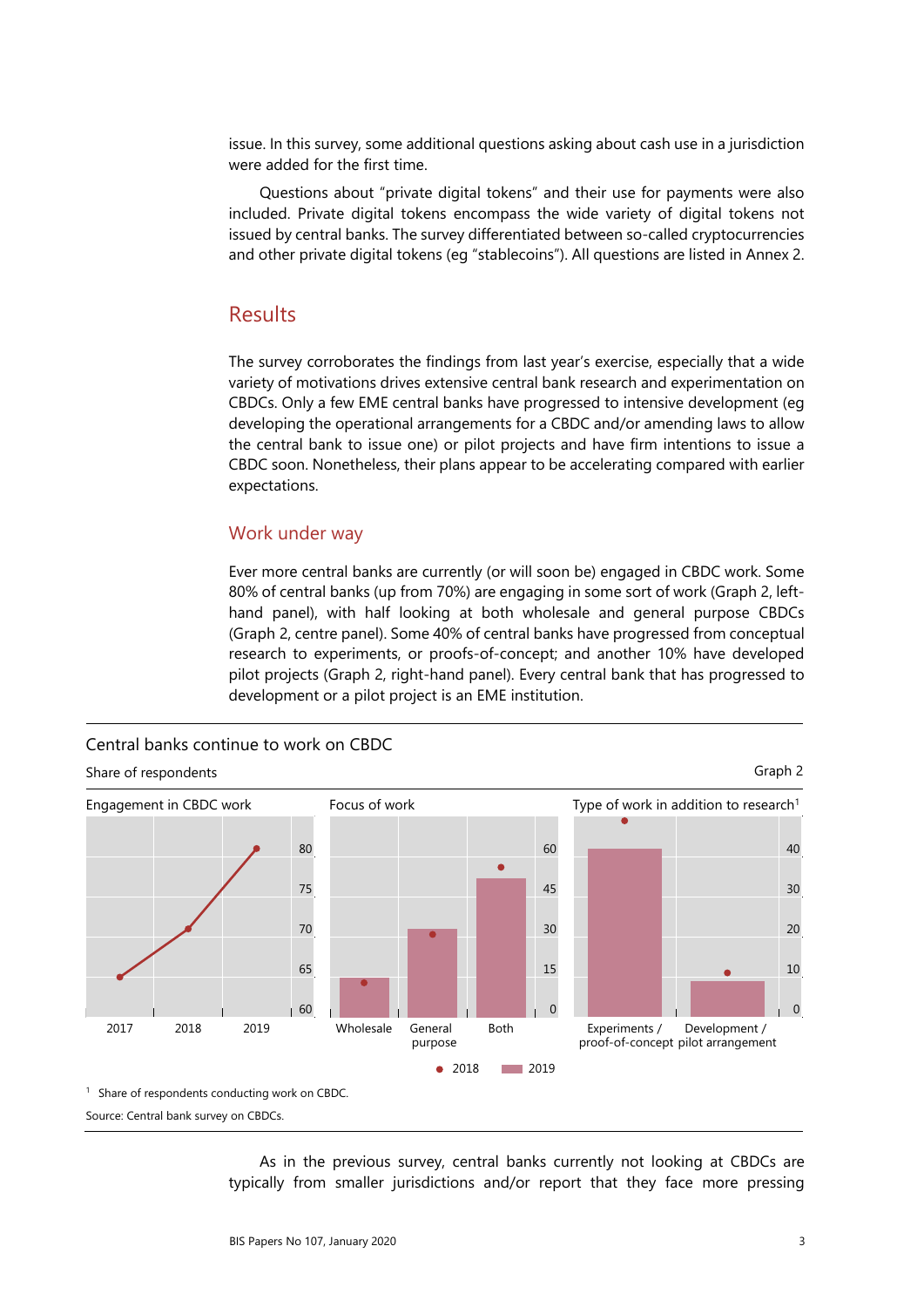priorities. Nonetheless, many central banks continue to rely on research conducted by international organisations (in particular the BIS and the IMF) or regional networks.

#### <span id="page-7-1"></span>**Motivations**

There are a large and diverse number of potential reasons why central banks are investigating CBDCs. To understand these motivations, central banks were asked to rank predefined potential factors from "not so important" to "very important" for work on general purpose and wholesale CBDCs. The same factors were used in last year's survey and the results were broadly comparable. However, EMEs have generally stronger motivations than advanced economies (Graphs 3 and 5), especially when a CBDC is being designed as a complement or replacement for cash.



Motivations for issuing a general purpose  $CBDC<sup>1</sup>$ 

#### <span id="page-7-0"></span>General purpose CBDCs

EMEs have generally stronger motivations than advanced economies to work on general purpose CBDCs (which can act as a substitute or complement to bank notes). Domestic payments efficiency, payments safety and financial inclusion were, on average, all considered "very important" in this respect for EMEs. For advanced economies, the only motivation ranked as very important was payments safety (Graph 3).

Cash-related challenges differ by central bank. Some central banks reported a high reliance on cash and are motivated by reducing costs and improving know-yourcustomer and countering-the-financing-of-terrorism ("KYC/CFT") arrangements. Other central banks have the opposite challenge: a low or declining use of cash for payments motivates research into a CBDC that would maintain public access to central bank money. New survey questions on cash use shed further light on this trend. Our survey shows that just under half of the world's central banks are investigating the public's use of cash and a third are concerned that access to cash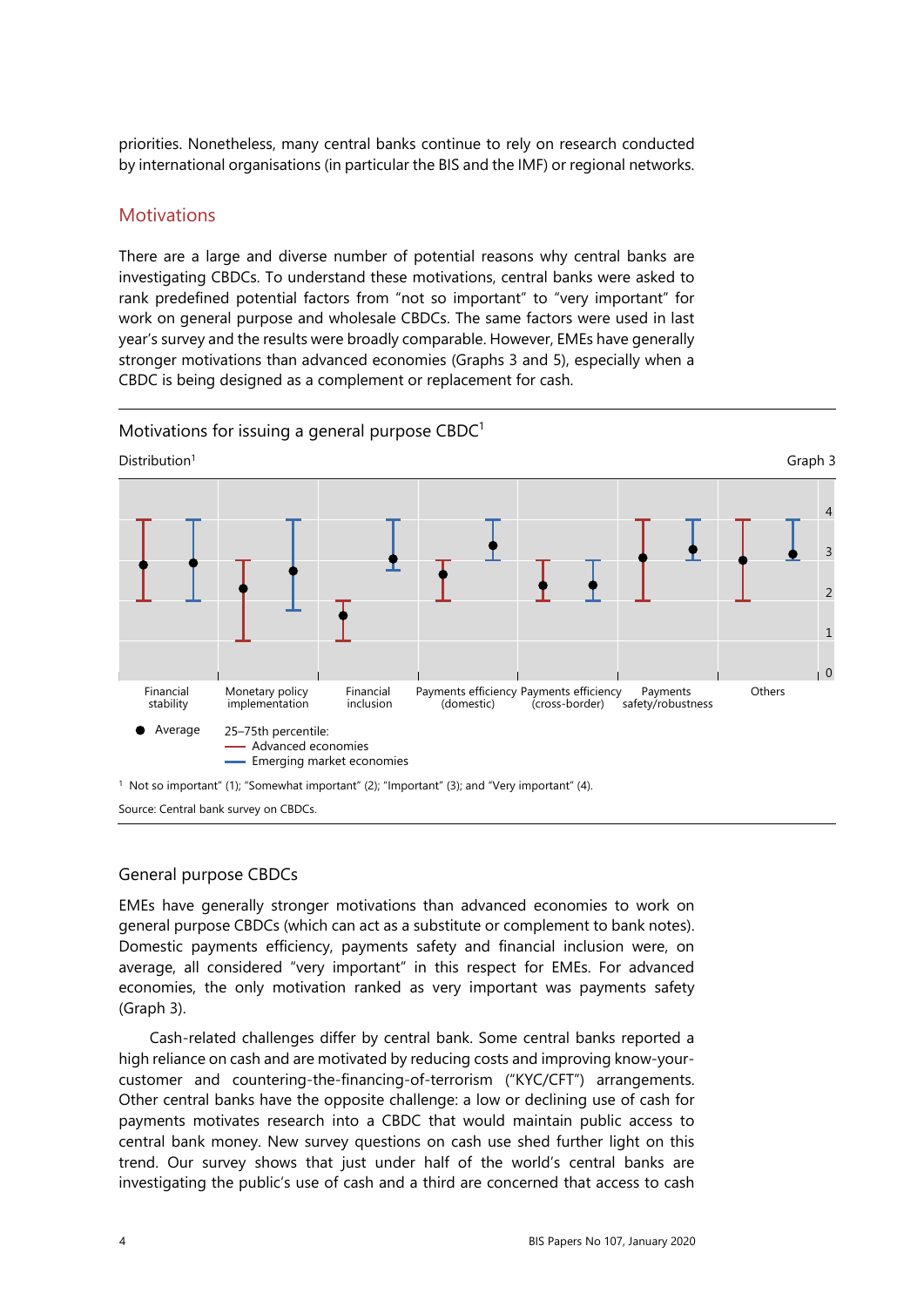could decline in the medium term (Graph 4, left-hand panel). This corroborates other studies that show cash in circulation is increasing (eg Bech et al (2017)) but that much of this is in high-denomination notes used as a store of value rather than as a means of payment (Bech and Boar (2019)) (Graph 4, right-hand panel).



Sources: CPMI Red Book and Central bank survey on CBDCs.

#### <span id="page-8-0"></span>Wholesale CBDC

Motivations for researching wholesale CBDCs are generally weaker than those for general purpose CBDCs. Nonetheless, EMEs again have stronger motivations than their advanced economy peers (Graph 5). In particular, motivations to improve domestic payments efficiency, payments safety and financial stability are all very important to EMEs. This potentially reflects the fact that some of the smaller respondents have no wholesale, real-time gross settlement system for their currencies.

For advanced economies, increased efficiency for cross-border payments is the most important motivation, consistent with international work (FSB (2019)) and recently published experiments (eg a joint project by the Bank of Canada, the Monetary Authority of Singapore and the Bank of England (2018)).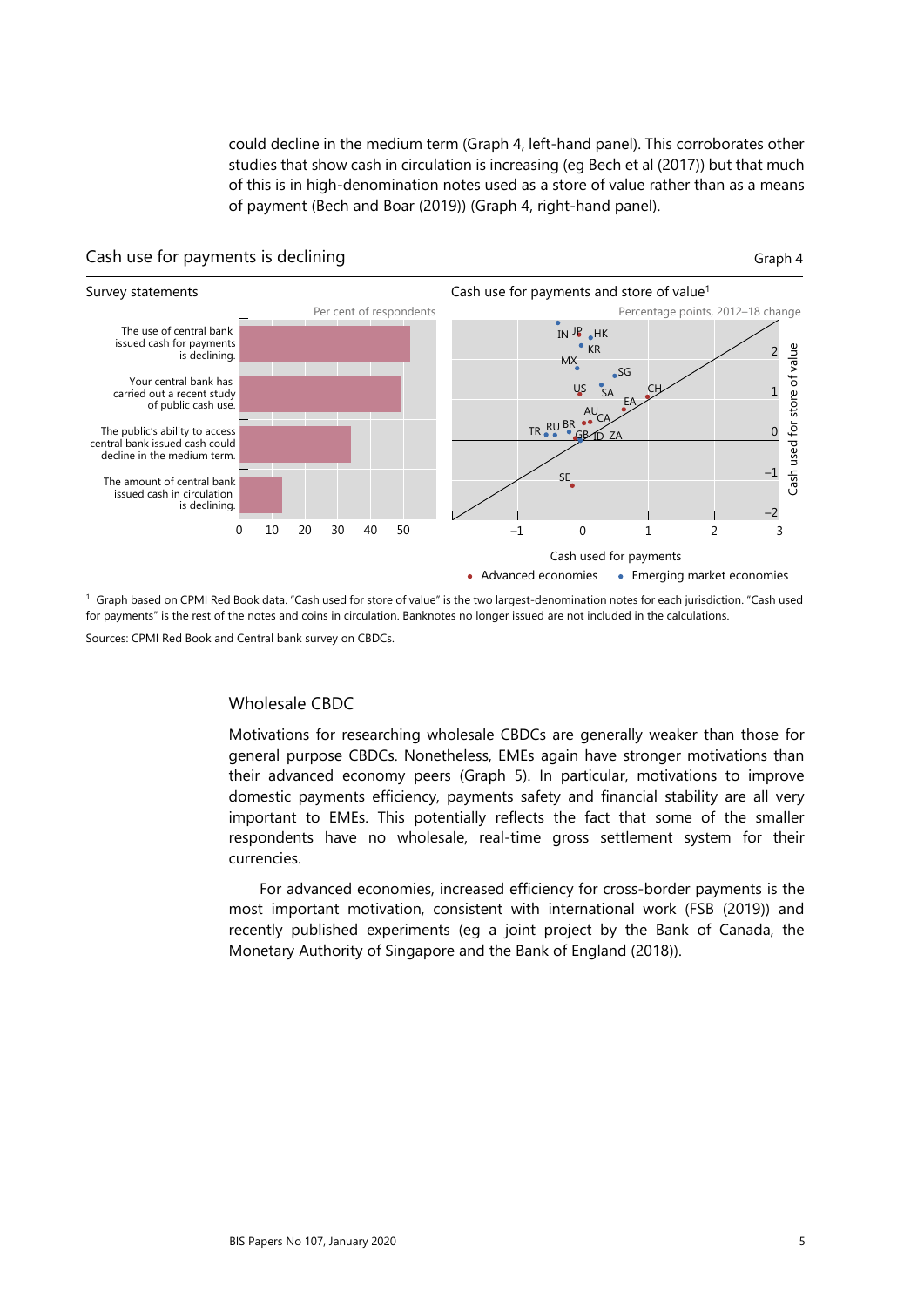

Source: Central bank survey on CBDCs.

### <span id="page-9-0"></span>Legal authority

A central bank issuing a CBDC needs the legal authority to do so which, as in the previous survey, about a quarter of central banks have, or will soon have, such authority. A third do not have authority and about 40% remain unsure (Graph 6). The continued high level of uncertainty is not surprising, given that most central bank mandates predate many forms of electronic money. Additionally, in the absence of any plans to issue a CBDC, central banks may not be able to prioritise a clarification of their mandates.



#### Legal authority to issue a CBDC remains uncertain

<sup>1</sup> There was no option for "laws are currently being changed to allow for it" in the 2017 survey. Source: Central bank survey on CBDCs.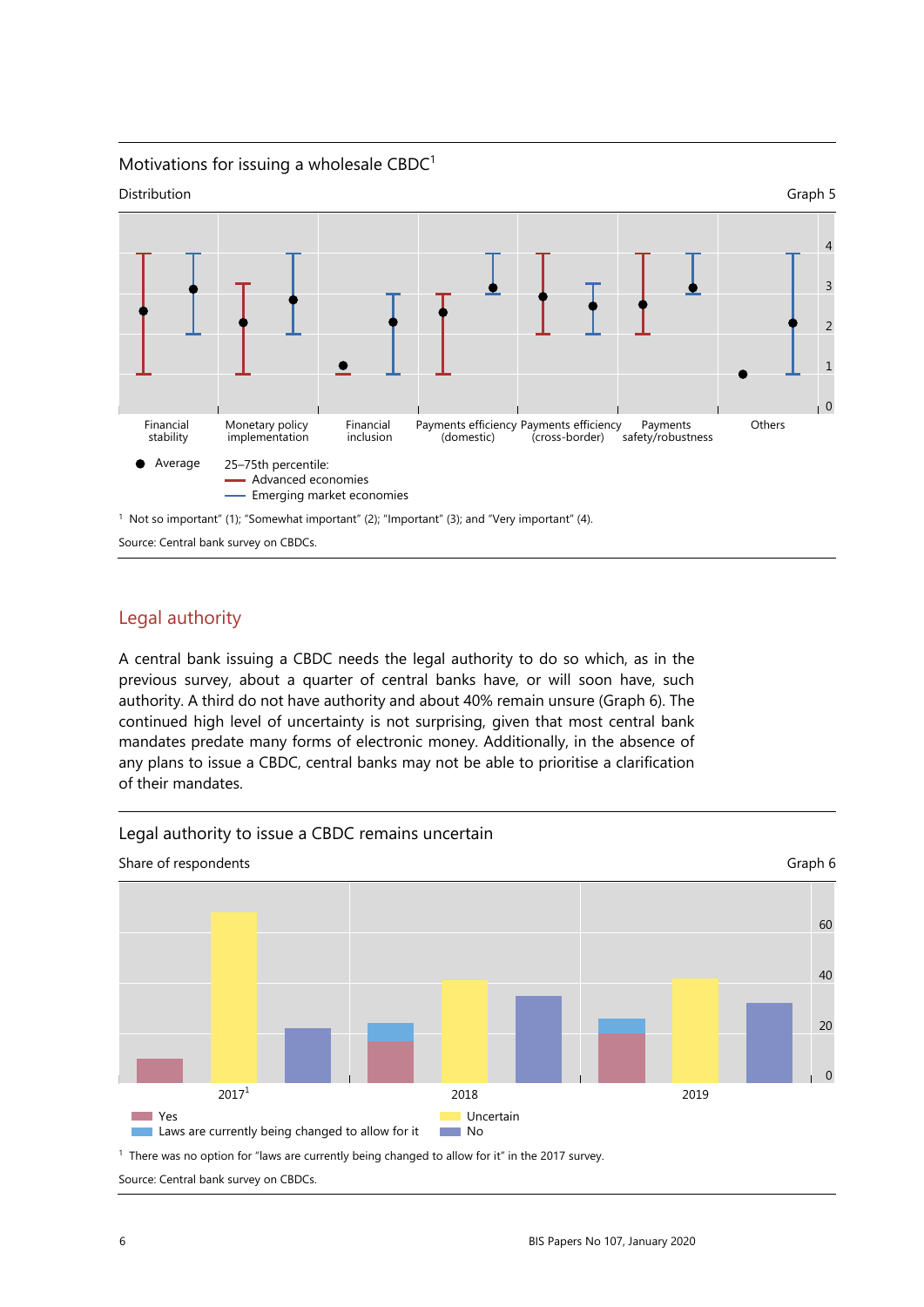#### <span id="page-10-0"></span>Intentions

For most people around the world, a general purpose or wholesale CBDC is still unlikely in their jurisdiction in the medium term. The survey measured this likelihood by asking central banks to predict the possibility of issuing a general-purpose and wholesale CBDC over the short (up to three years) and medium (up to six years) term on a five point scale. That scale ran from "very likely" to "very unlikely".

Compared with the previous survey, the likelihood of issuing any type of CBDC has increased but is still low (Graph 7). About 70% of central banks still see themselves as unlikely to issue any type of CBDC in the foreseeable future. At the same time, the number of central banks choosing "possible" (ie neither "likely" nor "unlikely") is falling, potentially indicating that research and experiments is helping to clarify a firmer stance on issuing a CBDC in the near term.

Nonetheless, 10% of central banks say they are likely to issue a general purpose CBDC in the short term (twice as many as last year) and 20% in the medium term (Graph 7). In global population terms, the larger impact is likely to be in the short term. Central banks collectively representing a fifth of the world's population are likely to issue a general purpose CBDC in the next three years. Although they equal them in number, central banks that are likely to issue in the medium term represent only 2% of the world's population.

Fewer central banks plan to issue wholesale CBDCs, in either the short or medium term (Graph 7). This could be down to a revision of central banks' plans; half the central banks that said in 2018 they were likely to issue a wholesale CBDC in the short term said they were less likely to do so in 2019. This is consistent with published experiments that show distributed ledger technology still faces steep challenges if it is to improve on current arrangements (eg Bank of Canada (2018) and Bank of Thailand (2019)).



### The likelihood of issuing a CBDC is increasing

Short term: 1–3 years and medium term: 1–6 years. "Likely" combines "very likely" and "somewhat likely". "Unlikely" combines "very unlikely" and "somewhat unlikely".

Source: Central bank survey on CBDCs.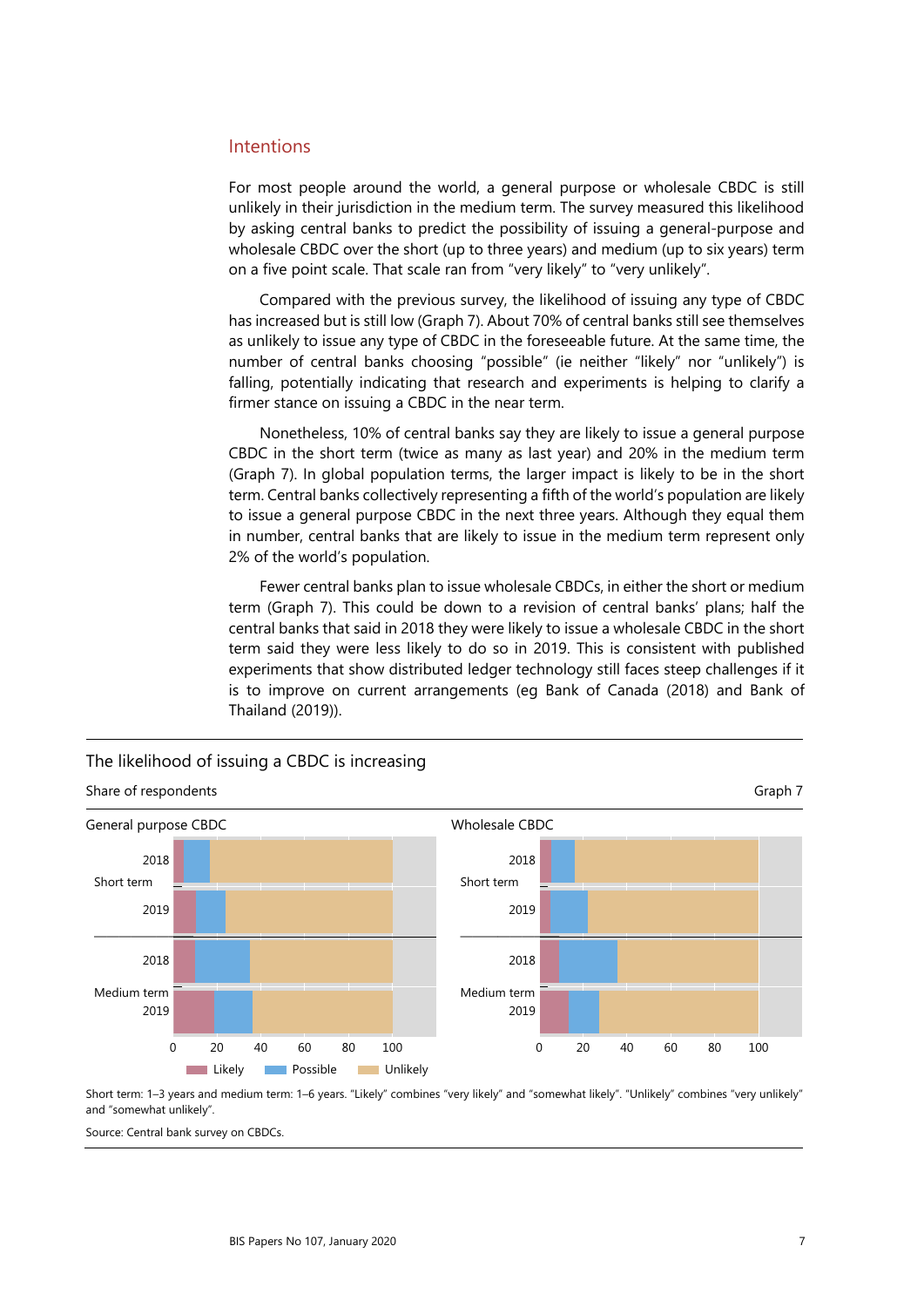Consistent with their stronger motivations, EME central banks consider themselves more likely to issue a CBDC than do their advanced economy peers. For general purpose CBDCs, every central bank reportedly very likely or likely to issue in the short term is an EME institution. Over the medium term, 90% are in EMEs. The difference is also stark for wholesale CBDCs, where all advanced economy central banks consider issuance unlikely or very unlikely over the short and medium term.

#### <span id="page-11-0"></span>Other digital currencies

As well as questions on CBDC, the survey asked central banks about private digital tokens, encompassing the wide variety of digital tokens not issued by central banks. "Cryptocurrencies" are defined in the survey as decentralised digital tokens without an issuer that are not representative of any underlying asset or liability. Central banks were asked about the use of cryptocurrencies for domestic and cross-border payments, their judgment on whether that use would rise or fall, and if they were analysing the impact of other private digital tokens.

For cryptocurrencies, the results are almost exactly the same as in the 2018 survey: no central banks reported any significant or wider public use of cryptocurrencies for either domestic or cross-border payments; and the usage of cryptocurrencies is considered either minimal ("trivial/no use") or concentrated in niche groups. The one difference to highlight is that, in 2019, one central bank that did not contribute in 2018 and whose jurisdiction is facing serious civil unrest, considered cryptocurrency use significant domestically and saw wider public use for cross-border payments.

Beyond cryptocurrencies, the survey found that only about 60% of central banks are considering the impact of monetary and financial stability of "stablecoins" (Graph 8, left-hand panel). The survey defined these tokens as those with an identifiable issuer or that represent a claim and/or underlying asset (unlike a cryptocurrency). These tokens pose a number of risks, especially when available globally (G7 (2019)). Central banks not considering their impact almost entirely represent EME jurisdictions (Graph 8, centre panel). For the majority of those jurisdictions, remittances represent a significant proportion of GDP. Yet despite this, the majority are also engaged in work on CBDCs, some of which is very advanced (Graph 8, right-hand panel). Globally, only a handful of central banks responded that concern about cryptocurrencies or other private digital tokens was motivating work on CBDCs.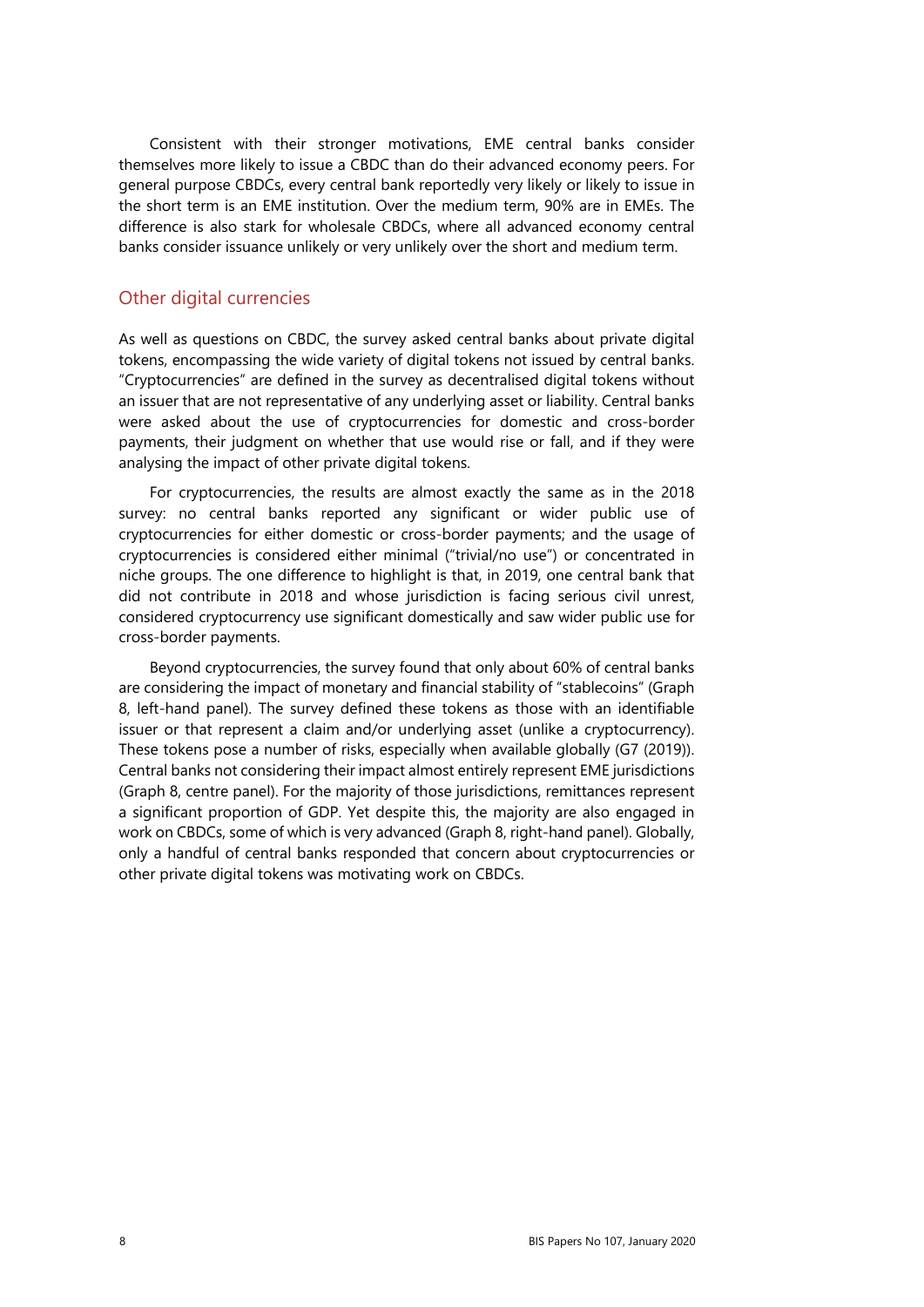

#### Many central banks are not yet analysing the impact of private digital tokens

### <span id="page-12-0"></span>Conclusion

Central banks are continuing to research CBDCs. Yet there is no evidence of a widespread or general move to expand this research into experimentation and pilot arrangements. However, a few central banks with sufficient motivation are proceeding to pilot various designs (Box A).

Motivations for CBDC research continue to be diverse. Cash use is the key to driving many central banks' plans, with EME central banks aiming to reduce reliance on cash, and advanced economies acting to pre-empt any issues that might be faced by the general public in accessing central bank money.

Although motivations are fairly stable, central banks with firmer plans to issue CBDC are now imminently close to doing so. Some 10% of the central banks surveyed are likely to issue a CBDC for the general public in the short term, representing 20% of the world's population. Cross-border spillover effects are possible (CPMI-MC (2018)). Collaboration through international vehicles such as the BIS Innovation Hub will be necessary to avoid any unforeseen international consequences.

Finally, collaboration on understanding the impact of private digital tokens may also need to intensify. Stablecoins could find widespread adoption where cryptocurrencies have failed. Our survey shows that more central banks could be looking at the risks outside the financial system while also exploring ways to improve the system with CBDCs.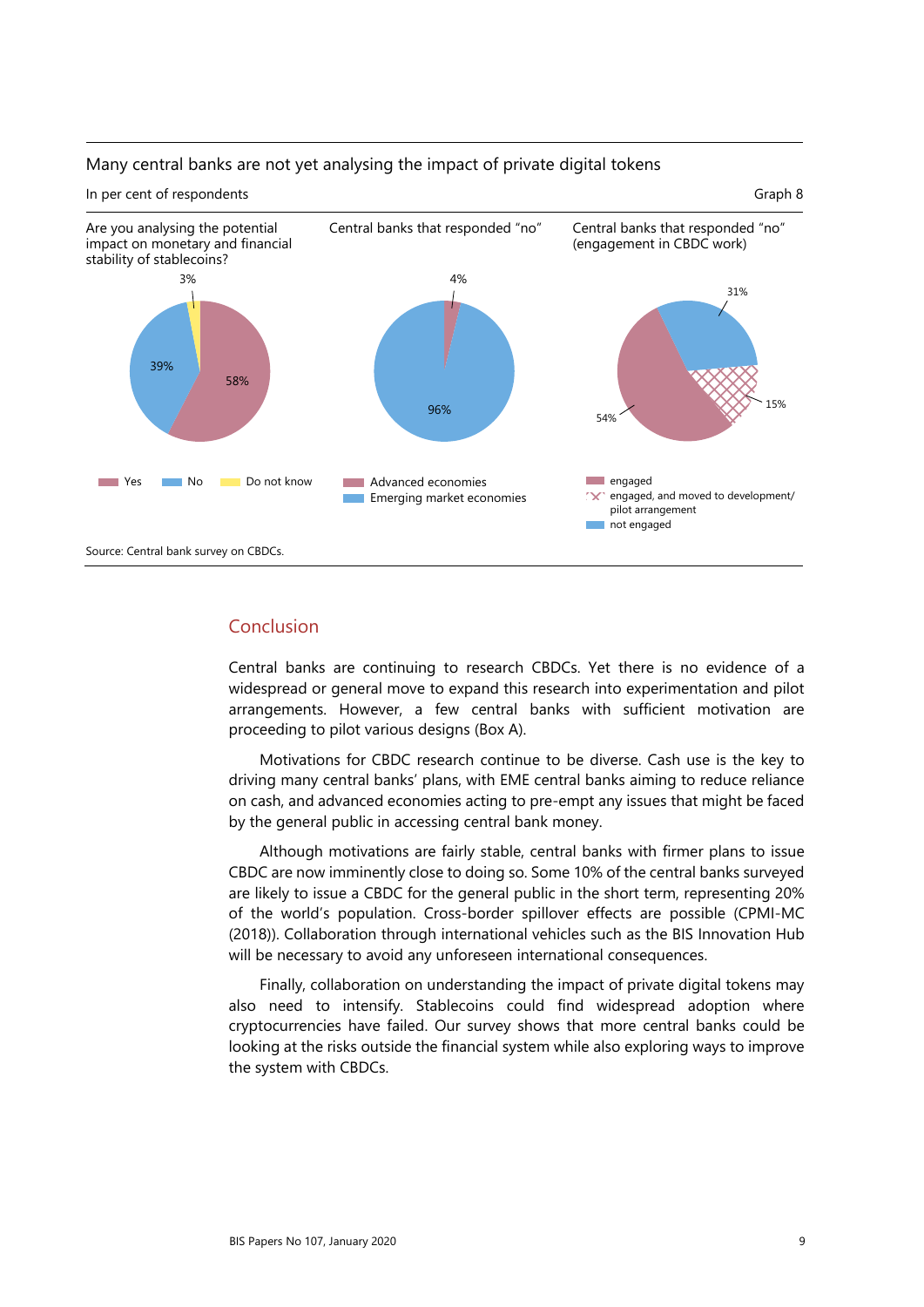### Caribbean central bank digital currencies

The island nations of the Caribbean have a long history of monetary innovation and diversity (Bulmer-Thomas (2012)). Living on relatively small islands presents a challenge for their citizens, many of whom face issues accessing financial services despite broad access to digital technology (CEMLA (2015)). To improve financial inclusion, and explore benefits such as a lower cost of cash and improved know-your-customer (KYC) controls, central banks in The Bahamas and the Eastern Caribbean (among others) are engaged in central bank digital currency (CBDC) projects (Central Bank of the Bahamas (2019) and Eastern Caribbean Central Bank (2019)).

#### *Bahamas – a central bank account*

The Bahamas are chain of more than 700 islands, cays and islets spread over nearly 14,000 km<sup>2</sup> but with a population of fewer than 400,000. The Bahamian dollar is pegged one-to-one to the US dollar. Banking and offshore financial services make up about 15–20% of GDP, yet many citizens on some Bahamian islands lack access to traditional financial services.

The Central Bank of The Bahamas' "Project Sand Dollar" is the pilot for a general purpose, account-based CBDC for domestic use only. A digital currency holder would have a direct claim on the central bank, legally equivalent to an account. The pilot will run for six months in 2020, with regulation and legislation for a potentially wider rollout potentially following at a later stage.

Remote communities who rely on cash and need to meet KYC requirements could benefit from a safe digital currency, especially since an estimated 93% of the population owns a mobile phone. To improve wider nondiscriminatory access to financial services and domestic payment efficiency, the central bank is also sponsoring a centralised KYC register, supporting a public education strategy and maintaining a ledger of all currency held. To avoid disintermediating the banking system, limits will be placed on the amount of digital currency that citizens and businesses can hold, and no interest will be paid.

#### *Eastern Caribbean – a token on a distributed ledger*

The Eastern Caribbean Central Bank is the monetary authority for a currency union comprising the island economies of Antigua and Barbuda, Dominica, Grenada, Saint Kitts and Nevis, Saint Lucia, Saint Vincent and the Grenadines, and Anguilla and Montserrat. The islands have a combined population of around 620,000 people, served by 21 licensed commercial banks, 17 of which are locally incorporated. The Eastern Caribbean dollar is pegged 2.70 to one US dollar.

The central bank is running a pilot of its general purpose, token-based CBDC through 2019 and 2020. The central bank issues, redeems and verifies all tokens through established financial institutions, which provide services directly to wallet-holders and to non-banks, which can also offer wallet services. Tokens are treated as digital cash, and represent a claim on the central bank. The distributed ledger on which tokens are recorded and transferred is permissioned and private, and all parties are identifiable.

Motivations driving the pilot include payment efficiencies, financial inclusion and the promotion of innovation and inclusive business growth. Motivations and design choices are similar to those of the Central Bank of the Bahamas in reducing cash use and its associated costs. Improving KYC and anti-money laundering controls are additional anticipated benefits. As in the Central Bank of the Bahamas project, limits on the amount of non-interest bearing digital currency will be in place, to avoid substituting for savings or deposits.

#### *Design in context*

Sweden's and Uruguay's central banks are also currently developing or running similar pilot projects for a general purpose CBDC motivated by complementing cash (Barontini and Holden (2019)). Each of the pilots have similar policy choices and are trialling (or anticipate trialling) non-interest bearing, non-anonymous CBDCs that are available 24/7 with restrictions on the values that can be held and distributed through intermediaries. Yet their technology differs. The Bahamas are opting for an interoperable account-based model, while the Eastern Caribbean is exploring distributed ledger technology, and Sweden and Uruguay are employing different technologies.

#### Box A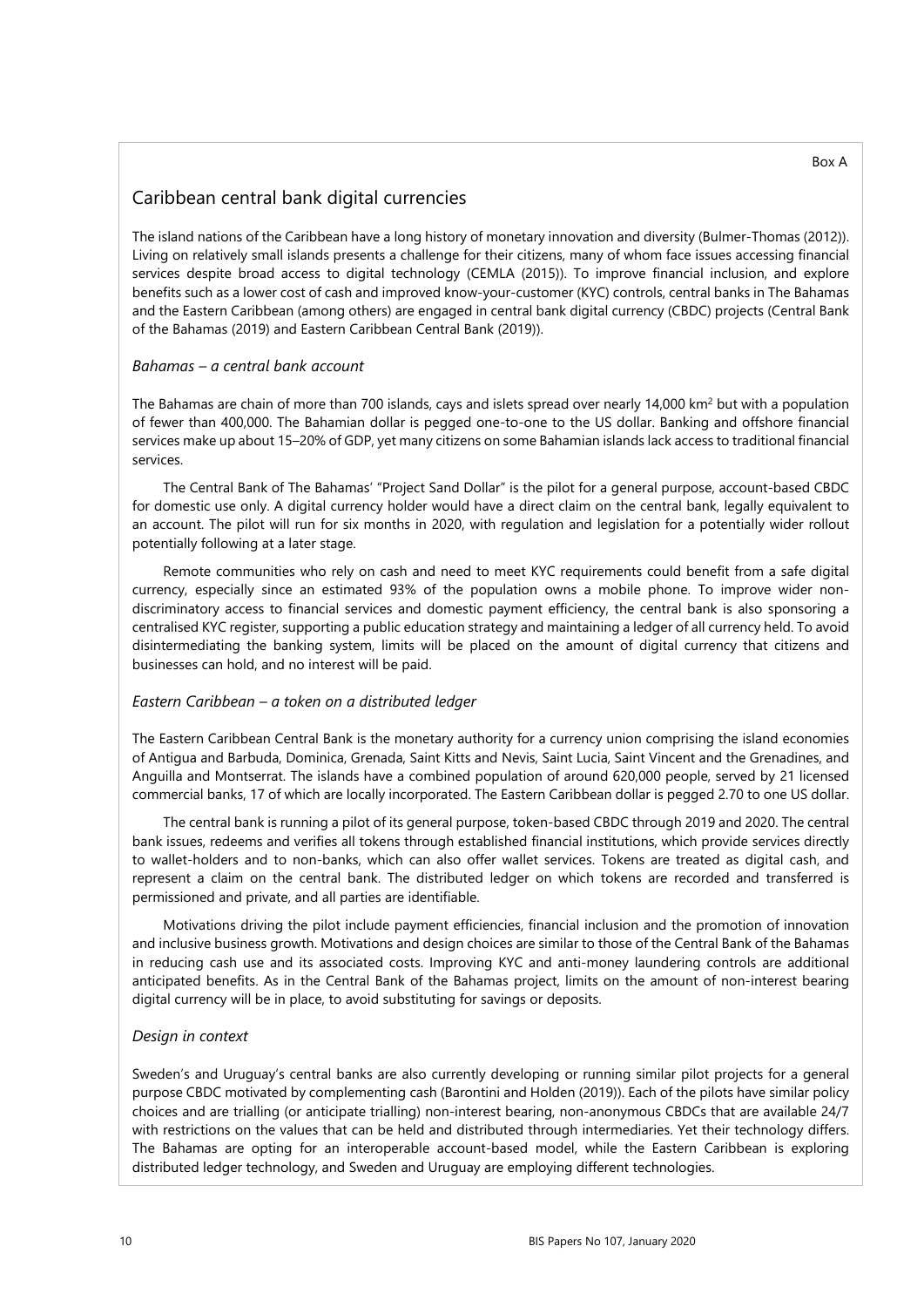## <span id="page-14-0"></span>References

Bank of Canada (2018): *[Jasper phase 3 – securities settlement using distributed ledger](https://www.payments.ca/sites/default/files/jasper_phase_iii_whitepaper_final_0.pdf)  [technology](https://www.payments.ca/sites/default/files/jasper_phase_iii_whitepaper_final_0.pdf)*, October.

[Bank of Canada, Monetary Authority of Singapore and Bank of England \(2018\):](https://www.bankofengland.co.uk/-/media/boe/files/report/2018/cross-border-interbank-payments-and-settlements.pdf?la=en&hash=48AADDE3973FCB451E725CB70634A3AAFE7A45A3) *Cross[border interbank payments and settlements: emerging opportunities for digital](https://www.bankofengland.co.uk/-/media/boe/files/report/2018/cross-border-interbank-payments-and-settlements.pdf?la=en&hash=48AADDE3973FCB451E725CB70634A3AAFE7A45A3)  [transformation](https://www.bankofengland.co.uk/-/media/boe/files/report/2018/cross-border-interbank-payments-and-settlements.pdf?la=en&hash=48AADDE3973FCB451E725CB70634A3AAFE7A45A3)*, November.

[Bank of Thailand \(2019\):](https://www.bot.or.th/English/PressandSpeeches/Press/2019/Pages/n3962.aspx) *Project Inthanon Phase II*, July.

[Barontini, C and H Holden \(2019\): "Proceeding with caution: a survey on central bank](https://www.bis.org/publ/bppdf/bispap101.pdf)  digital currency", *BIS Papers*[, no 101, January.](https://www.bis.org/publ/bppdf/bispap101.pdf) 

[Bech, M and C Boar \(2019\): "Shaping the future of payments",](https://www.bis.org/statistics/payment_stats/commentary1911.htm) *Analysis of the 2018 [Red Book Statistics](https://www.bis.org/statistics/payment_stats/commentary1911.htm)*, November.

Bech, M and R Garratt (2017): "Central bank cryptocurrencies", *BIS Quarterly Review*, September, pp 55–70.

Bech, M, U Faruqui, F Ougaard and C Picillo (2018): "Payments are a-changin' – but cash still rules", *BIS Quarterly Review*, March, pp 67–80.

Bulmer-Thomas, V (2012): *The Economic History of the Caribbean since the Napoleonic Wars*.

Central Bank of the Bahamas (2019): *[Project Sand Dollar: A Bahamian Payments](https://www.centralbankbahamas.com/publications.php?cmd=view&id=17018)  [System Modernization Initiative](https://www.centralbankbahamas.com/publications.php?cmd=view&id=17018)*, December.

Committee on Payments and Market Infrastructures and Markets Committee (2018): "Central bank digital currencies", *CPMI Papers*, no 174, March.

Eastern Caribbean Central Bank (2019): *[Press release: ECCB to Issue World's First](https://www.eccb-centralbank.org/news/view/eccb-to-issue-worldas-first-blockchain-based-digital-currency)  [Blockchain-based Digital Currency](https://www.eccb-centralbank.org/news/view/eccb-to-issue-worldas-first-blockchain-based-digital-currency)*, March.

[Financial Stability Board \(2019\):](https://www.fsb.org/wp-content/uploads/P171219.pdf) *FSB work programme for 2020*, December.

[G7 Working Group on Stablecoins \(2019\):](https://www.bis.org/cpmi/publ/d187.pdf) *Investigating the impact of global [stablecoins](https://www.bis.org/cpmi/publ/d187.pdf)*, October.

Green, E, (2008): "Some challenges for research in payment systems" in A Haldane, S Millard and V Saporta (eds), *The Future of Payment Systems*, Routledge.

Kahn, C and W Roberds (2009): "Why pay? An introduction to payments economics", *Journal of Financial Intermediation*, vol 18, no 3, January, pp 1–23.

[Roa, M J \(2015\): "Financial inclusion in Latin America and the Caribbean: Access,](https://www.cemla.org/PDF/investigacion/inv-2015-04-19.pdf)  Usage and Quality", *[Center for Latin American Monetary Studies \(CEMLA\) Research](https://www.cemla.org/PDF/investigacion/inv-2015-04-19.pdf)  Papers*[, no 19, April.](https://www.cemla.org/PDF/investigacion/inv-2015-04-19.pdf) 

Sveriges Riksbank (2018): *The Riksbank's e-krona project – Report 2*, October.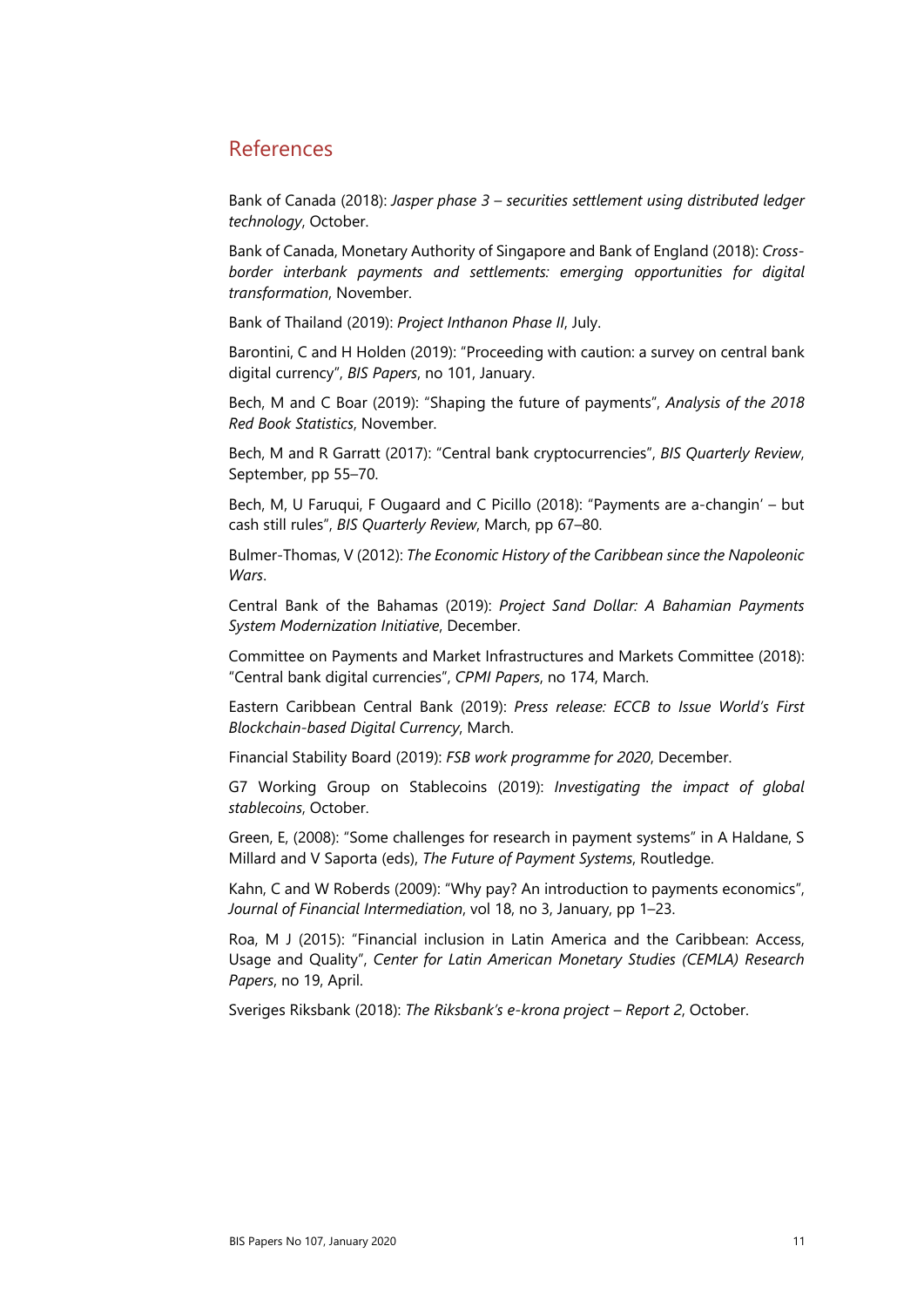## <span id="page-15-0"></span>Annex 1: Central banks participating in the survey

66 central banks participated in the survey from the following jurisdictions:

| Argentina          | Georgia       |  |
|--------------------|---------------|--|
| Australia          | Germany       |  |
| Azerbaijan         | Hong Kong SAR |  |
| Bahamas*           | Hungary       |  |
| Bahrain*           | India         |  |
| Bangladesh         | Indonesia     |  |
| Belgium            | Iraq          |  |
| Brazil             | Israel        |  |
| Brunei Darussalam* | Italy         |  |
| Canada             | Jamaica       |  |
| Cape Verde         | Japan         |  |
| Cayman Islands     | Jordan        |  |
| China              | Kazakhstan    |  |
| Colombia           | Kosovo        |  |
| Dominican Republic | Kuwait*       |  |
| Eastern Caribbean* | Malaysia      |  |
| Ecuador            | Mongolia*     |  |
| Egypt              | Montenegro    |  |
| El Salvador        | Morocco       |  |
| Eswatini*          | Netherlands   |  |
| Euro area (ECB)    | New Zealand   |  |
| France             | Nigeria       |  |

**Norway** 

- Paraguay\*
- Russian Federation
- Saudi Arabia
- Serbia
- Singapore
- **Slovenia**
- South Africa
- South Korea
- Spain
- Sri Lanka\*
- Sweden,
- Switzerland
- **Thailand**
- Tonga
- Tunisia\*
- **Turkey**
- United Kingdom
- United States
- Uruguay
- Vietnam
- Zambia

\* not a participant in the 2018 survey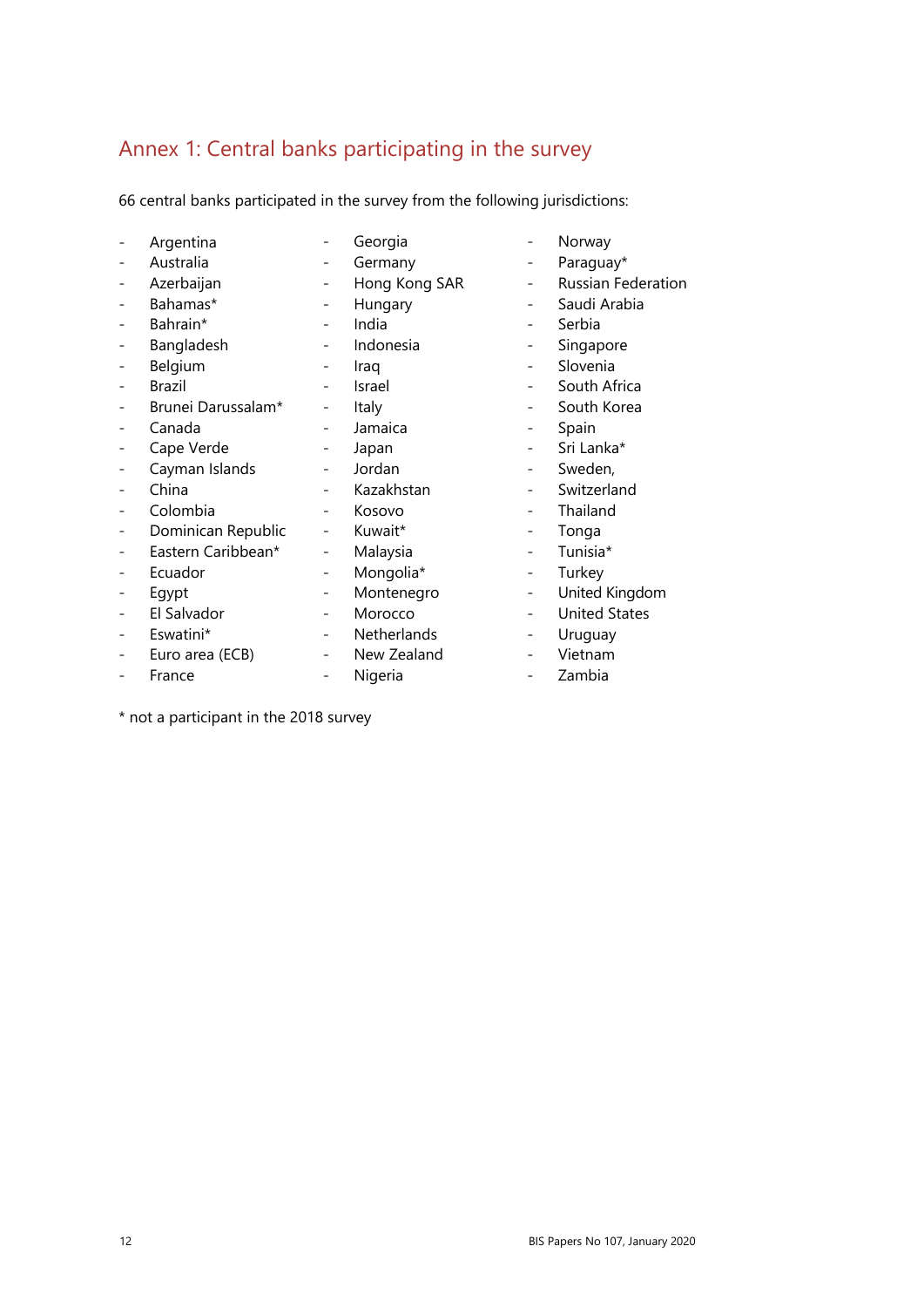## <span id="page-16-0"></span>Annex 2: Survey questions

1. Has your central bank engaged, or will engage, in any kind of research, experiments or development work related to the development and use of CBDC? *[Yes / No]*

- 2. Is your work related to:
	- *wholesale CBDC:*
	- *general purpose CBDC*
	- *both*
- 3. What type of work is being, or will be, conducted? Please check all that apply.
	- research/ study
	- experiments / proof-of-concept
	- development / pilot arrangement
- 4. How important are the following aspects to your motivations in issuing a:
	- General purpose CBDC
	- Wholesale CBDC

The following aspects were proposed:

- o financial stability
- o monetary policy implementation
- o financial inclusion
- o payments efficiency (domestic)
- o payments efficiency (cross-border)
- o payments safety / robustness
- o others (please specify below)

For each: *very important / important / somewhat important / not so important*

5. How likely is it that your central bank will issue a CBDC in the:

- General purpose CBDC
- Wholesale CBDC

For both, two time horizons were proposed:

- o short term (within the next three years)
- o medium term (four to six years)

For each: *very likely / somewhat likely / possible / somewhat unlikely / very unlikely*

6. Does your central bank have the legal authority to issue a CBDC?

- *Yes / no / uncertain / laws are currently being changed to allow for it* 

7. Please provide any other details about CBDC and the thoughts and work in your jurisdiction, including your key motivations.

8. For your jurisdiction, please tick "True" or "False" for the following statements:

- The amount of central bank issued cash in circulation is declining.
- The use of central bank issued cash for payments is declining.
- The public's ability to access central bank issued cash could decline in the medium term (within 6 years), assuming no action is taken by the central bank or public authorities.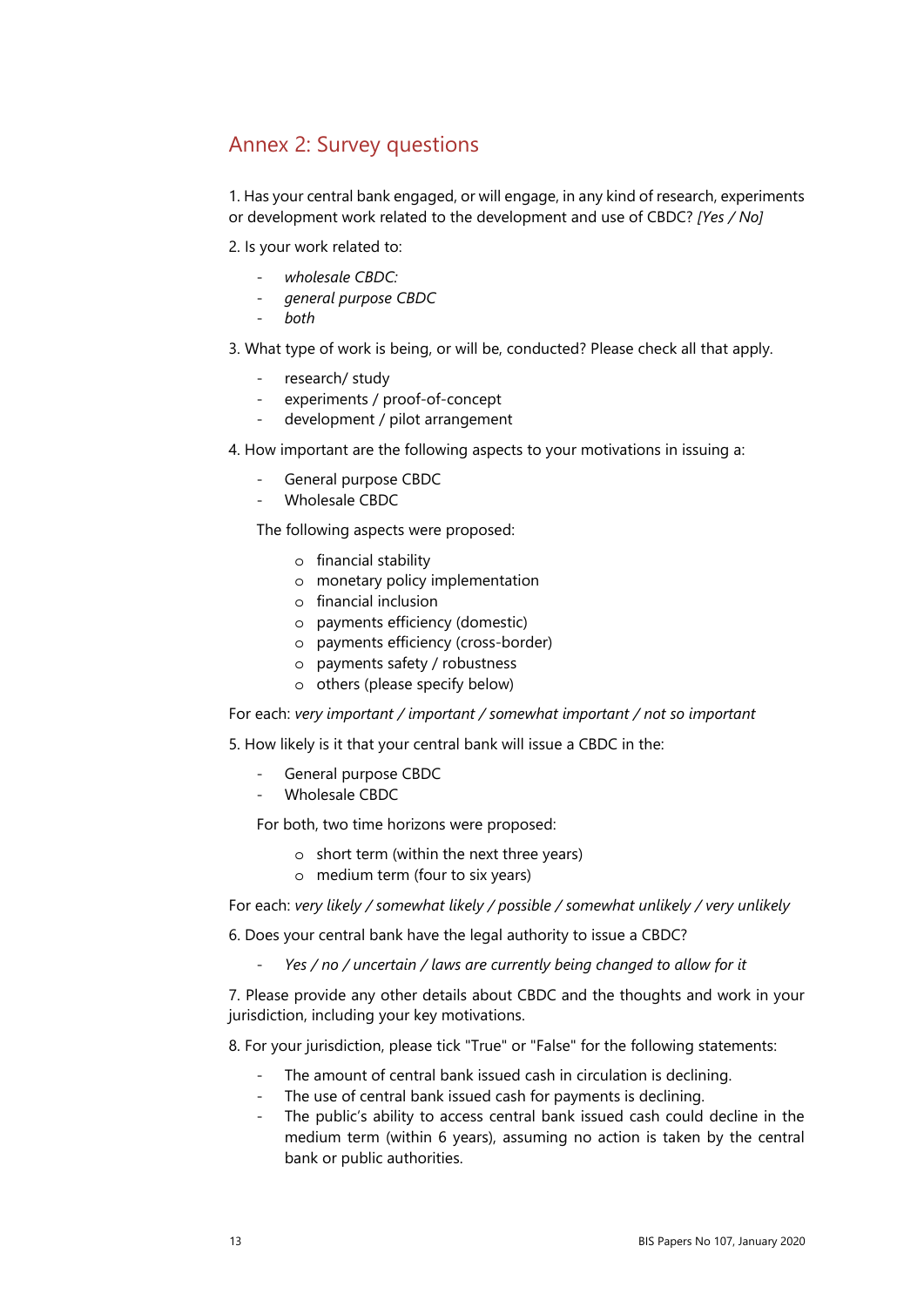- Your central bank has carried out a recent study of public cash use (eg a payments diary).
	- o If "true", please provide a link.

9. In your jurisdiction, how significant do you think consumer use of cryptocurrencies or crypto-assets for payments is?

- For domestic payments
- For cross-border payments

For each: *significant use / wider public use / use by niche groups / trivial or no use / do not know*

10. In your jurisdiction, do you think consumer use of cryptocurrencies or cryptoassets for payments is increasing or decreasing?

- For domestic payments
- For cross-border payments

#### For each: *increasing / staying the same / decreasing / do not know*

11. In your jurisdiction, are you analysing the potential impact on monetary and financial stability of private digital tokens that are not cryptocurrencies (ie those tokens that have an identifiable issuer or represent a claim and/or underlying assets, sometimes referred to as "stablecoins")? *[Yes / no / don't know]*